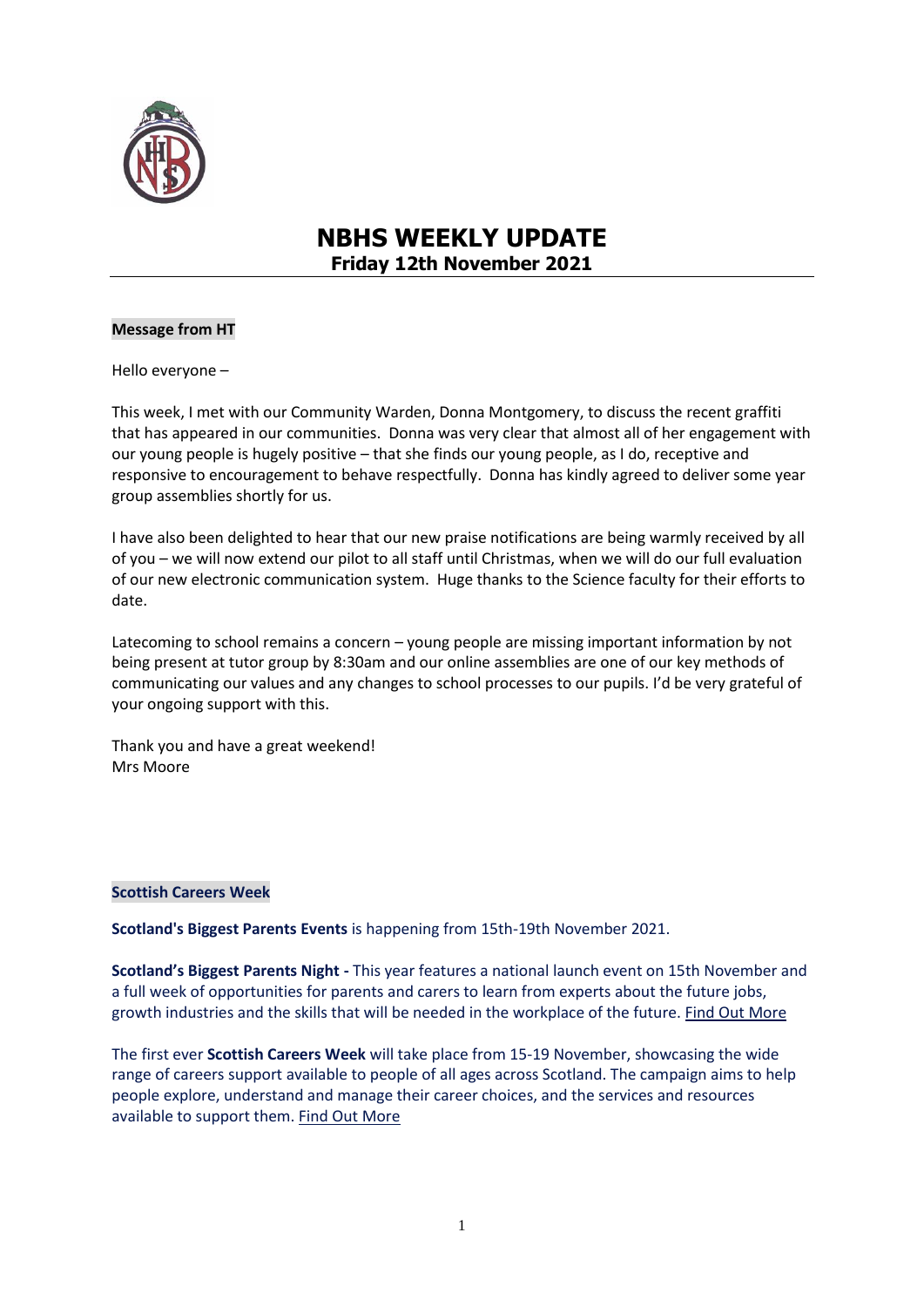#### **Free Sanitary Products**

We are very lucky to have period products provided to the school and hope that all who need them are able to access them easily. Currently they are distributed by Miss Evans – see her to pick them up. Please take enough to keep you going!

#### **Badminton Success**

All here at NBHS are very proud of Calllum Jack, 3L2. Callum competed in the Highland Junior under 15 badminton tournament on 30th October in Fortrose and won the boys' doubles title and also the mixed doubles title.

#### **Judo Success**

In Largs on Saturday, at the Scottish Judo Cadet National Championships, Cameron McVey (5L2)won gold and with it the title of Scottish Champion. A brilliant achievement after 10 years of hard work and dedication.

#### **Football Results**

Under 13 North Berwick 2 Queensferry HS 2 (3-4 pens) North Berwick 7 Newbattle HS

Under 18s Heriots 1 North Berwick 0

#### **Car Park Safety**

Please can we remind parents not to drop their young people off directly in front of the school building. This part of the cark park has double-yellow lines and full access is needed. You are very welcome to drive further into the main car park to drop off there.

# **Green Christmas – Paul McLennan (MSP)**

Our MSP Paul McLennan is running a competition to find a winning design for his official Christmas card, which will be sent to local businesses, stakeholders and organisations he meets throughout the year across East Lothian.

The theme is a 'Green Christmas' and how to make Christmas a more environmentally friendly occasion.

Submissions for the competition can be sent to his constituency office or scanned and sent to the email address: [paul.mclennan@parliament.scot](mailto:paul.mclennan@parliament.scot) . Deadline for submissions is the **30 November.**

The address for the constituency office is:

5A Mitchell's Close Haddington EH41 3NB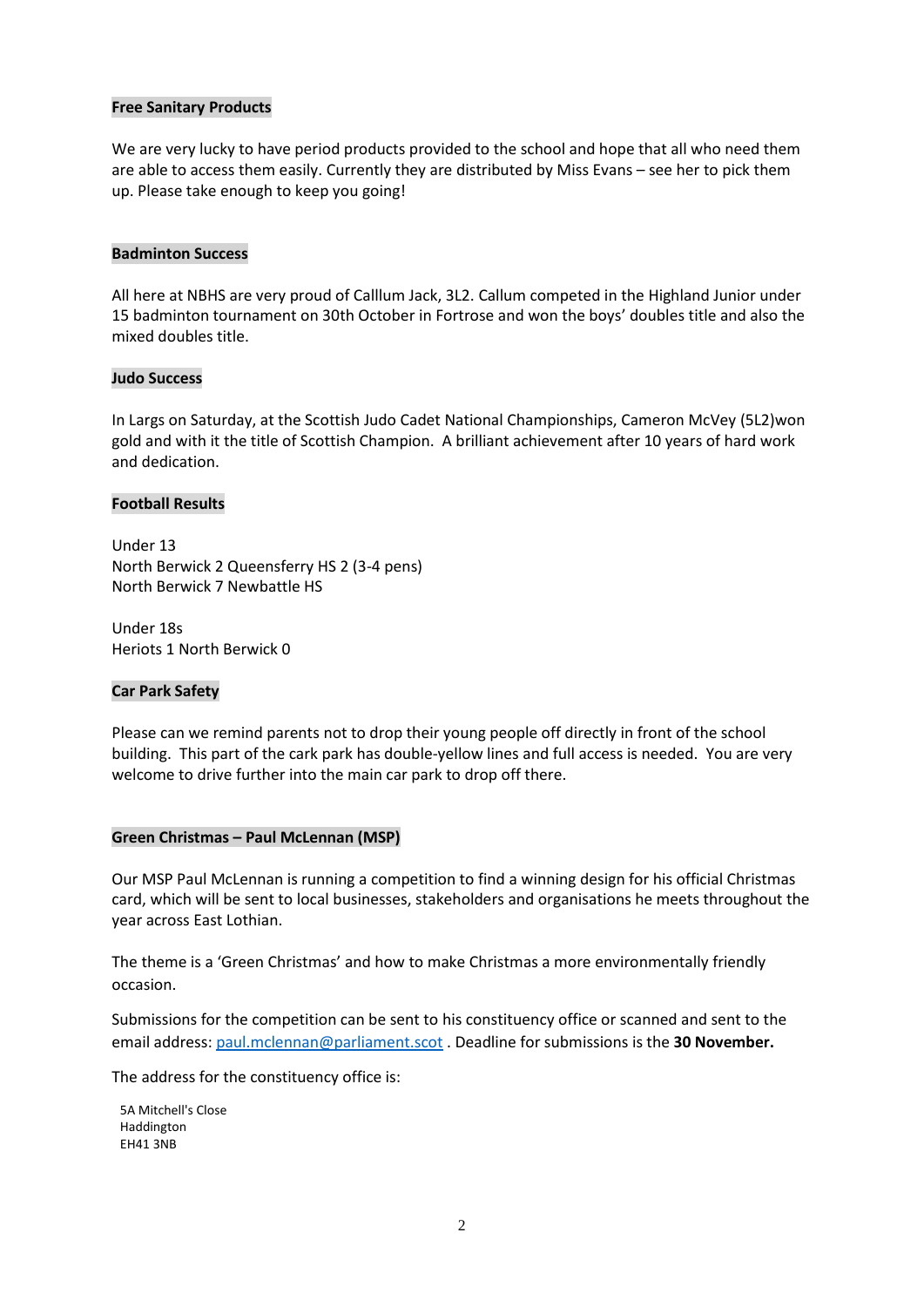### **East Lothian Council Attendance Policy – Public Consultation**

Public consultation on our draft attendance policy: *Included, Engaged and Involved. A Positive Approach to Promoting Attendance School Attendance* can be made via the East Lothian Council consultation hub:

<https://eastlothianconsultations.co.uk/education/new-school-attendance-policy/>

Consultation closes on 16<sup>th</sup> November 2021

#### **Admin & Business Revision Sessions**

We are offering revision sessions for pupils, please see below. These sessions will give pupils the opportunity to work on areas of their choosing.

# **N5 Admin & IT**

Wednesday afterschool, 15:30 - 16:30 - Business Education Room 1 Thursday lunchtime, 13:05 - 13:40 - Business Education Room 1

# **Higher Business Management**

Tuesday afterschool, 15:30 - 16:30 - Computing Room 2 Thursday lunchtime, 13:05 - 13:40 - Computing Room 2

If you have any questions please contact S Frew (Faculty Leader Business & Computing)

#### **Careers**

**Mick Burns** Careers Adviser Email: [mick.burns@sds.co.uk](https://mail.elcschool.org.uk/owa/redir.aspx?C=fbGa3DGVrsUoQB2CnJP23eXwMGzxu7J1CtarT6dTOwkq_NlpJujXCA..&URL=mailto%3amick.burns%40sds.co.uk) **Mobile:** 07887 831454 Twitter: MickBurns2 Blog: [www.edubuzz.org/careers](http://www.edubuzz.org/careers)

**S4-6 and considering college as an option?** The college preparation talk is being held on Monday 22 (S6) and Tuesday (S4 and 5) 23 November 2022. If you have not received an email invite, please let Mr Burgess [cburgess@northberwickhigh.elcschool.org.uk](mailto:cburgess@northberwickhigh.elcschool.org.uk) or Mick Burn[s mick.burns@sds.co.uk](mailto:mick.burns@sds.co.uk) know as soon as possible.

#### **Parents Events from 15th-19th November 2021**

**Scotland's Biggest Parents Night -** This year features a national launch event on 15th November and a full week of opportunities for parents and carers to learn from experts about the future jobs, growth industries and the skills that will be needed in the workplace of the future. Find Out [More](https://eur01.safelinks.protection.outlook.com/?url=https%3A%2F%2Fdyw-edinmideast.us1.list-manage.com%2Ftrack%2Fclick%3Fu%3Dd1965985bd489ab4b47f4f0c0%26id%3Dbb997e80b6%26e%3Def30a83d35&data=04%7C01%7Cmick.burns%40sds.co.uk%7C35ddb4b9ff0f4d6a426308d99adf7e19%7C33ca6d475e4f477484f1696cbb508cbe%7C0%7C0%7C637711106945689573%7CUnknown%7CTWFpbGZsb3d8eyJWIjoiMC4wLjAwMDAiLCJQIjoiV2luMzIiLCJBTiI6Ik1haWwiLCJXVCI6Mn0%3D%7C1000&sdata=ThQTQffTRM726KnzBIWFBM38obsxxVxYeMONtZ9yno0%3D&reserved=0)

The first ever **Scottish Careers Week** will take place from 15-19 November, showcasing the wide range of careers support available to people of all ages across Scotland. The campaign aims to help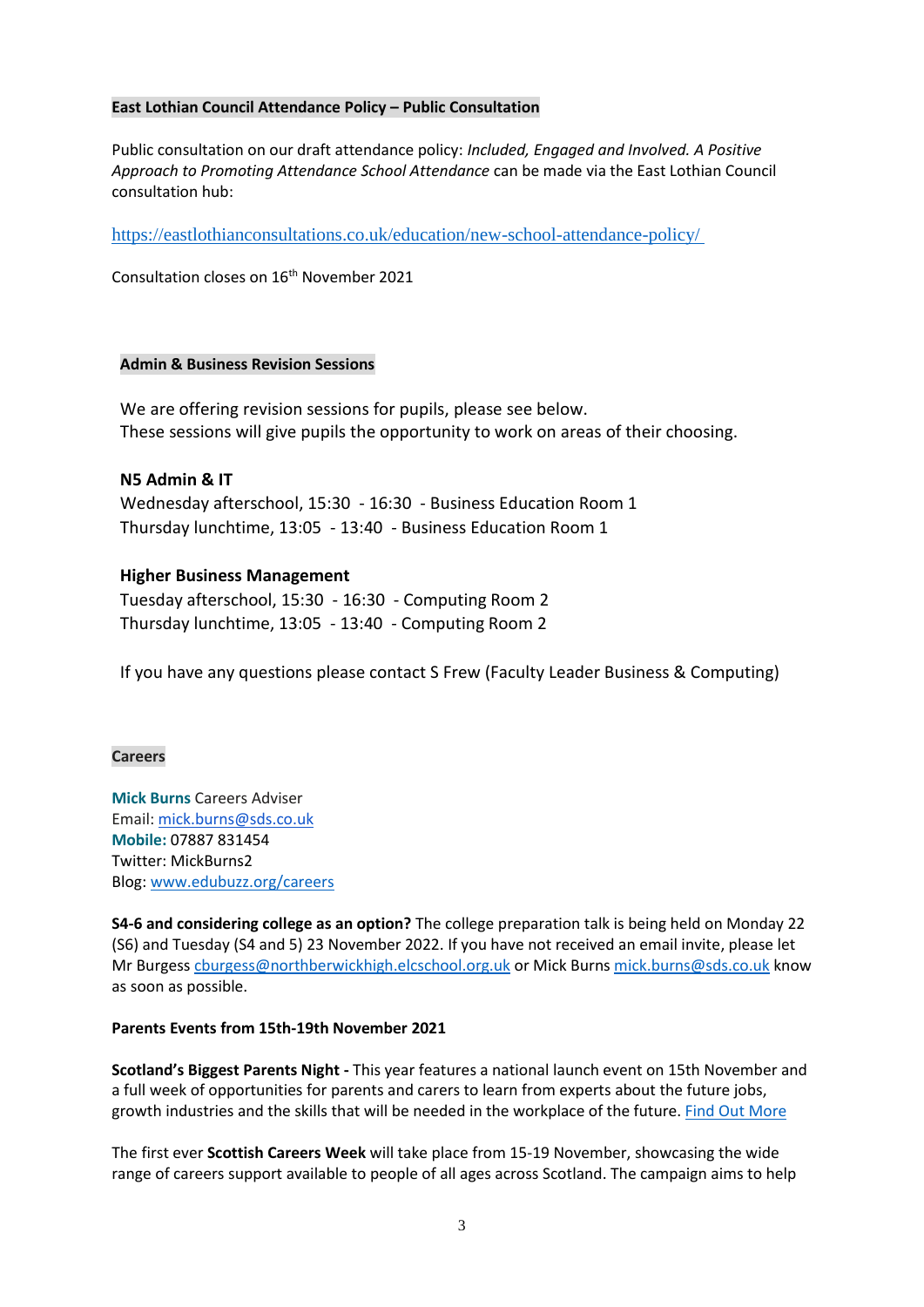people explore, understand and manage their career choices, and the services and resources available to support them. Find Out [More](https://eur01.safelinks.protection.outlook.com/?url=https%3A%2F%2Fdyw-edinmideast.us1.list-manage.com%2Ftrack%2Fclick%3Fu%3Dd1965985bd489ab4b47f4f0c0%26id%3D62e2863a58%26e%3Def30a83d35&data=04%7C01%7Cmick.burns%40sds.co.uk%7C35ddb4b9ff0f4d6a426308d99adf7e19%7C33ca6d475e4f477484f1696cbb508cbe%7C0%7C0%7C637711106945689573%7CUnknown%7CTWFpbGZsb3d8eyJWIjoiMC4wLjAwMDAiLCJQIjoiV2luMzIiLCJBTiI6Ik1haWwiLCJXVCI6Mn0%3D%7C1000&sdata=OS%2FjnAZ5hSDiK4zfLwihK9WiiaLMJ9nESdQ3G3OxxJM%3D&reserved=0)

Apprenticeship and vacancies for Edinburgh and Lothians [here](https://www.edubuzz.org/careers/2021/11/09/10578/)

**SRUC** Open Days information [here](https://www.edubuzz.org/careers/2021/11/10/sruc-open-days-2/)

We have delivered two **S5 careers talks** to the whole year and you can view the content [here](https://www.edubuzz.org/careers/2021/10/28/s5-buzz-talk-november-part-2/) You will find the survey an interesting snapshot of their future plans!

**Leith School of Art** Open Days [here](https://www.edubuzz.org/careers/2021/10/13/leith-school-of-art/)

**Graduate Apprenticeship** (work and study for a degree) vacancies in Engineering and Business at [www.apprenticeship.scot](http://www.apprenticeship.scot/)

**The Rangers Soccer Academy** offers the opportunity of training and degree level study, more details [here](https://www.edubuzz.org/careers/2021/11/02/the-rangers-soccer-academy/)

#### **Allied health professions session**

We'll be at this year's SkillsScotland virtual careers event on 16 November. Visit our chat room at 11:30am to talk to us about careers in the allied health professions. Book you place [here](https://www.edubuzz.org/careers/2021/11/04/skillsscotland-virtual-careers-event-on-16-november/) Any students wanting to attend need to speak to their Guidance Teacher.

## **BAE Systems apprenticeship recruitment** [here](https://www.edubuzz.org/careers/2021/11/04/bae-systems-apprenticeship-recruitment/)

# **Covid Mitigations**

It continues to be **vitally** important that all pupils follow the one way system, wear face coverings (unless exempt) and ensure good hand hygiene. Please use the information in the Warn and Inform letter as your guide to current protocols.

The expected National update on Covid school guidance has now clarified that there will be **no changes to current mitigations at present.**

#### **Asymptomatic Testing**

With children back at school it's important to be aware of the latest guidance to help everyone stay safe.

For the latest information, visit: [gov.scot/publications/coronavirus-covid-19-getting-tested](file://///nb-server1/subjects/Admin/Diane/Weekly%20update/September%202021/gov.scot/publications/coronavirus-covid-19-getting-tested) Testing can help reduce the risks of an outbreak. Pupils should test themselves twice a week, reporting the results online even if they are negative or void.

You may find the Parent Club webpage on testing useful: [COVID-19 testing for staff and pupils |](https://www.parentclub.scot/articles/covid-19-testing-staff-and-pupils)  [Parent Club.](https://www.parentclub.scot/articles/covid-19-testing-staff-and-pupils).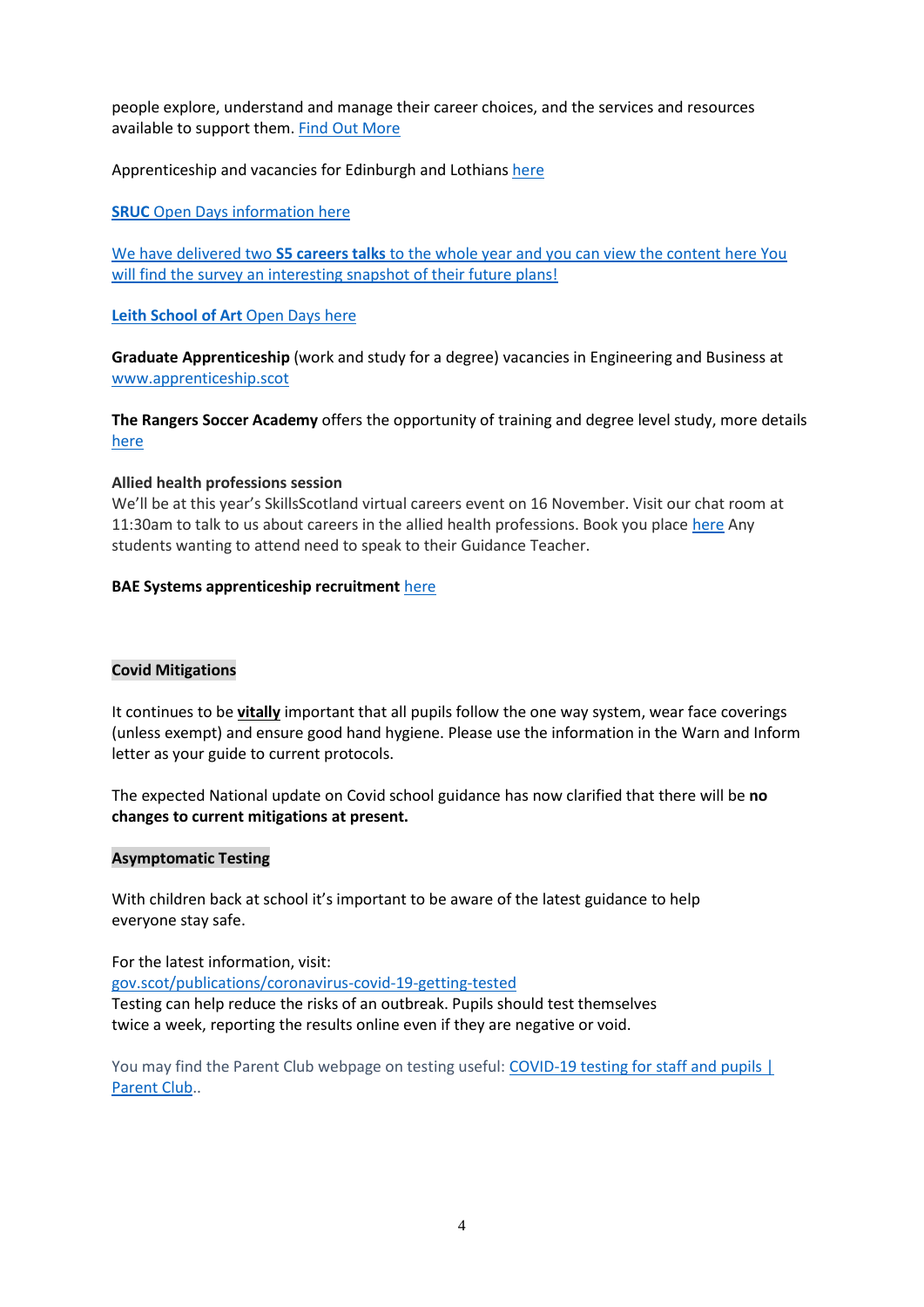

## **Parents coming into school building**

Please note that the following COVID-19 mitigation measure remains in place during this time: parents and carers cannot come into the school building. Unfortunately, this means that if your child forgets something, you cannot drop the item off at school for them.

#### **COVID-19 Lateral Flow Test Replacements**

If a pupil requires a replacement lateral flow test kit they can obtain it in one of the following ways:

- E-mail your request to [admin@northberwickhigh.elcschool.org.uk](mailto:admin@northberwickhigh.elcschool.org.uk)
- Ask a member of staff at the office

#### **Attendance Mailbox**

Separate from the East Lothian COVID-19 email address mentioned above, we would like to remind you that NBHS has a dedicated email address for all attendance matters. There is no need to phone the school – just send an email to the attendance address below, giving the detail of absence, appointments etc. **Please be sure to include the reason for your child being absent from school**; we need this information to ensure that all absences are recorded correctly. We recommend that you add this email address to your contacts so this it is quick and easy for you to access: **[attendance@northberwickhigh.elcschool.org.uk](mailto:attendance@northberwickhigh.elcschool.org.uk)**